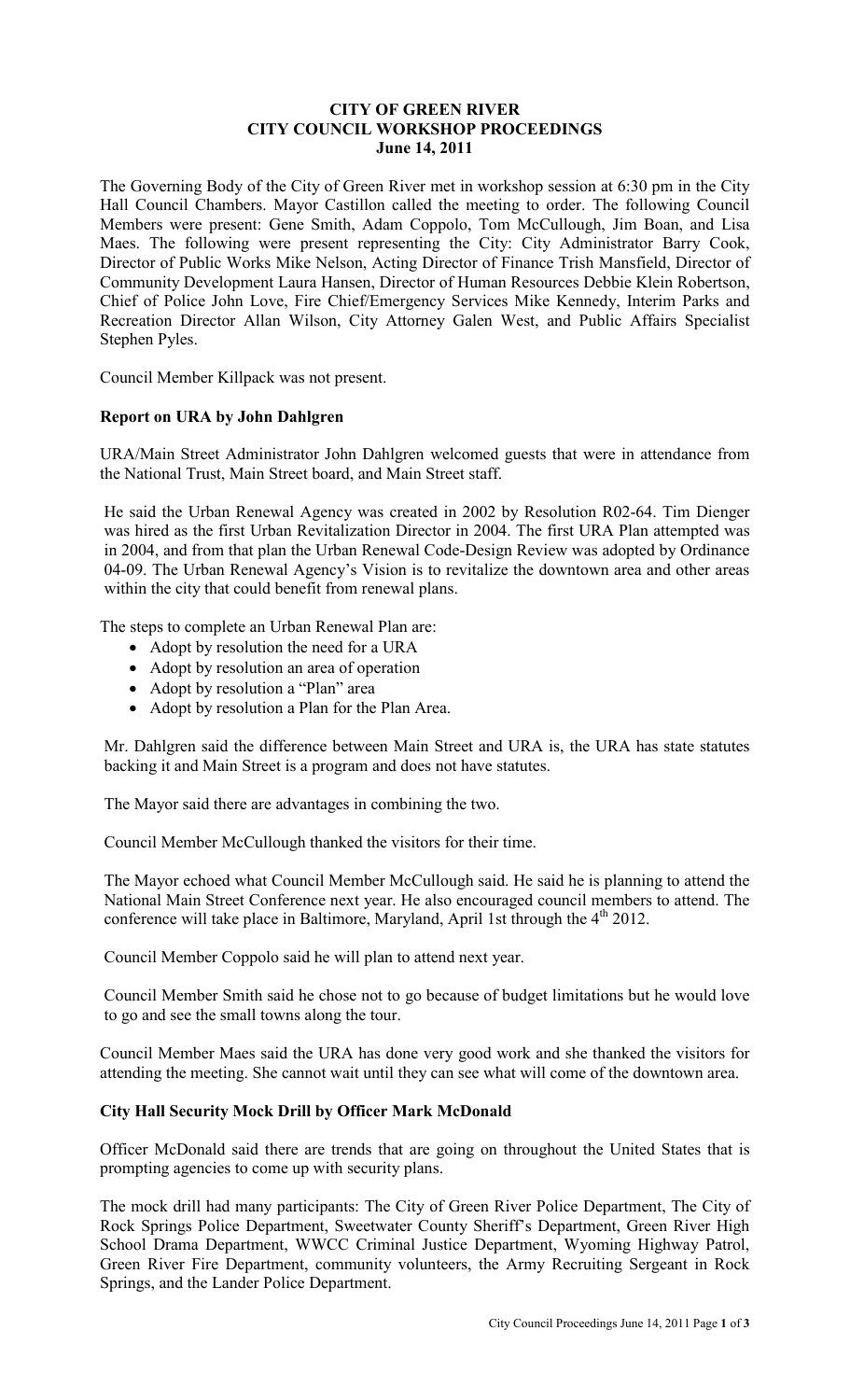There were two training objectives: One was the interagency communications testing. This tests the command post controls, dispatch effectiveness, and the collaboration of all agencies to save lives and provide safety to the community. The second was to identify the strengths and weaknesses as a community.

The participants discussed what they learned from the mock drill:

- The importance of people calling the police department if they see suspicious activity
- Dispatch security is an issue
- They need to limit the access to offices in City Hall during meetings
- Victims need to remember they can help themselves and others who are in worse shape.
- Reinforce communication between law enforcement agencies.

Council Member Coppolo thanked him for holding the training and for the report.

# **Adjournment to Special Council Meeting**

The meeting adjourned at 7:15 pm.

*Council reconvened the workshop at 7:27 pm.* 

### **City Administrator Comments**

Mr. Cook said the timeline for the CIP Project is:

- Advertise for project on  $6-15-11$ ,  $6-22-11$ , and  $6-29-11$
- Mandatory Pre-bid meeting on 6-30-11
- Bid Opening on 7-7-11
- Award the bid on 7-12-11
- Notice to Proceed on 7-27-11

He said there are some people putting concrete down in the cutter by the curbs to assist them in and out of their driveways. This is causing a problem because it stops water from draining down the gutter and is eroding the streets. The staff is going to meet to see what can be done to solve this problem.

Mr. Cook said at the WAM conference there was a lot of debate on the policy of funding for operations to cities and towns. The cities and towns are in need of additional funding for operations. The formulas being used now are not working so they are looking at better ways to help. One proposal that is moving forward is for Capital Improvements. They will go into the session to ask for a bigger amount to be put in for Capital Improvements and to broaden the definitions of what it can be used for.

### **City Attorney Comments**

Mr. West had nothing to report.

### **Mayor and Council Comments**

The Mayor said he met with the Mayor of Rock Springs and the County Commissioners today about funding SWEDA. Both organizations have chosen not to fund SWEDA.

He received a letter from Sweetwater County Sheriff Rich Haskell saying due to the budget cuts to Sweetwater County Sheriff's office and the County Commissioners complaints of deputies spending too much time in city limits of Green River and Rock Springs, they will be unable to assist with the Flaming Gorge Days this summer. They will provide help with backup calls, if needed. There will be a reduction in detention officers so expect an increase in booking costs.

The Mayor also talked about forming a coalition of municipalities. This would help all involved, especially the smaller communities. The cities of Green River and Rock Springs will be taking the lead on this. They are hoping this will help with the legislative initiative.